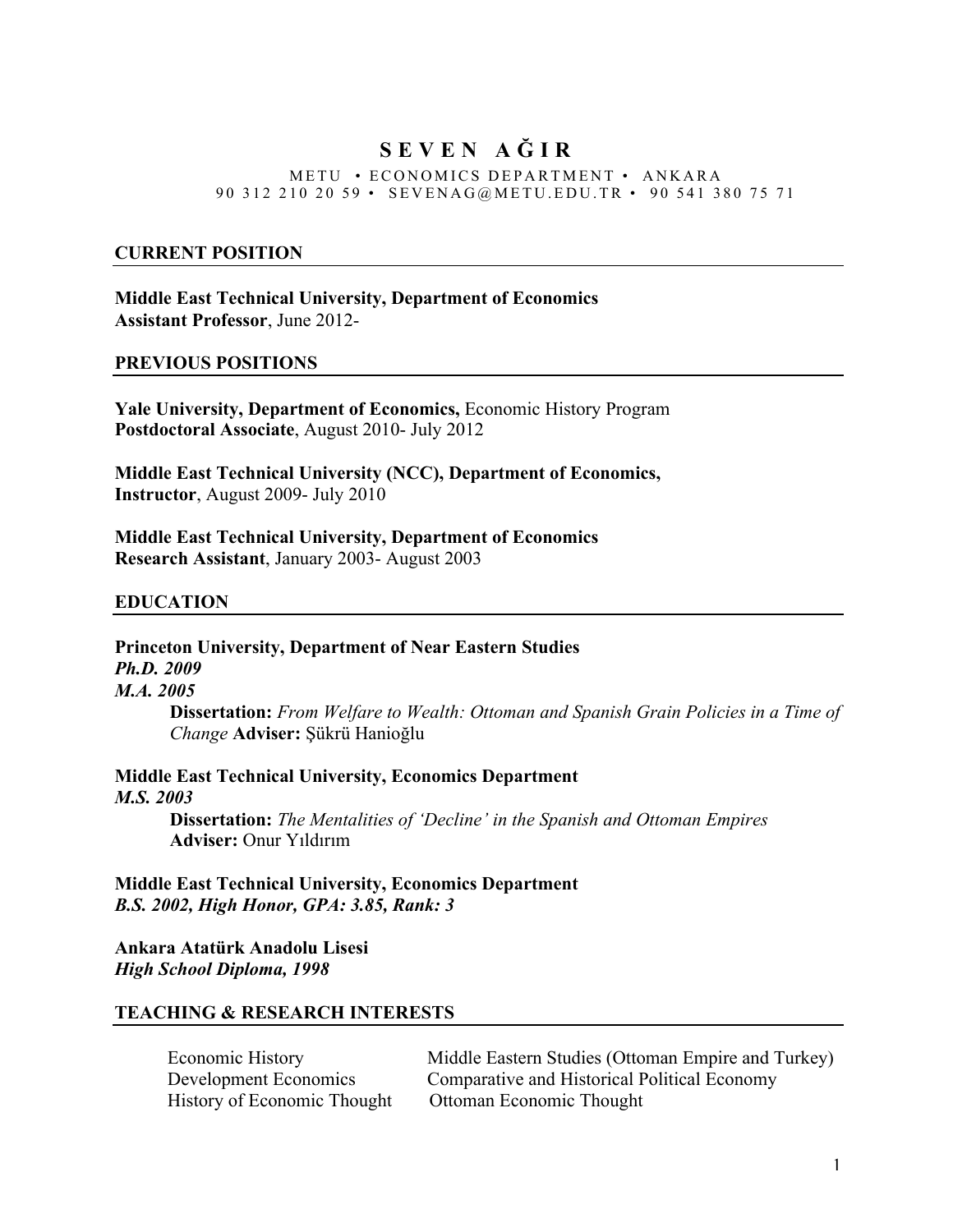### **PUBLICATIONS**

### **Articles in Social Science Citation Index**

"Rise and Demise of *Gedik* Markets in Istanbul, 1750-1860," *Economic History Review*, accepted on October 2016, DOI: 10.1111/ehr.12492.

"The Evolution of Grain Policy Beyond Europe: Ottoman Grain Administration in the Late Eighteenth Century," *Journal of Interdisciplinary History*, vol. 43, no. 4, 2013: 571- 598.

"Empires Looking Seawards: The Benefits and Costs of Foreign Seaborne Trade," *Journal of Mediterranean Studies*, vol. 6, no. 1, 2006: 1-18.

# **Other Articles**

"İşletmecilik Tarihi Açısından Osmanlı İktisat Tarihi Birikimine Bakış," *İstanbul Üniversitesi İşletme Fakültesi Dergisi*, Özel Sayı, April 2016.

"Osmanlı'da İaşecilik ve Fiyat Politikaları: Bir İstanbul-Madrid Karşılastırması," *Doğu Batı*, no: 52, 2010.

#### **Book Chapters**

"Hukuk ve İktisat' Perspektifinden Milli İktisat Mirasını Yeniden Düşünmek," coauthored with Semih Gökatalay, in (eds.) Hakan Mıhçı, Hasan Cömert, forthcoming in 2017.

"Milli İktisattan önce Milli İktisat: Osmanlı Merkantilizmi?" (ed.) Eyüp Özveren, forthcoming in 2017.

"Osmanlı İktisat Düşüncesinde Bir Kalkınma Stratejisi Olarak Örnek Alma," *Türkiye'de İktisadi Düşünce*, (eds.) Alp Yücel Kaya, Erdem Özgür, Alper Duman, forthcoming in 2017.

"Dialogues sur le Commerce des Bleds de Ferdinando Galiani: Texte, Intertexte, et Contexte" co-authored with Eyüp Özveren and Çınla Akdere, in C. Carnino and A. Tiran (eds.), Classiques Garnier, Paris, forthcoming in 2017.

"Türkiye'ye Özgü Bir Keynes Etkisi: Versay Sulhu'nun Netayic-i İktisadiyyesi*," Keynes: Yine, Yeniden,* (eds.) Emre Özçelik and Deniz Taner Kılınçoğlu, Istanbul: İletişim, 2016.

"Gedik: What's in a Name?" co-authored with Onur Yıldırım, *Bread from the Lion's Mouth: Artisans Struggling for a Livelihood in Ottoman Cities*, (ed.) Suraiya Faroqhi, Berghahn Books, 2015, 217-236.

"The Reception and Impact of Keynes's Economic Consequences of the Peace in Turkey," in *Keynes's Economic Consequences of the Peace: A Reappraisal*, (eds.) Jens Hölscher and Matthias Klaes, Pickering & Chatto, 2014.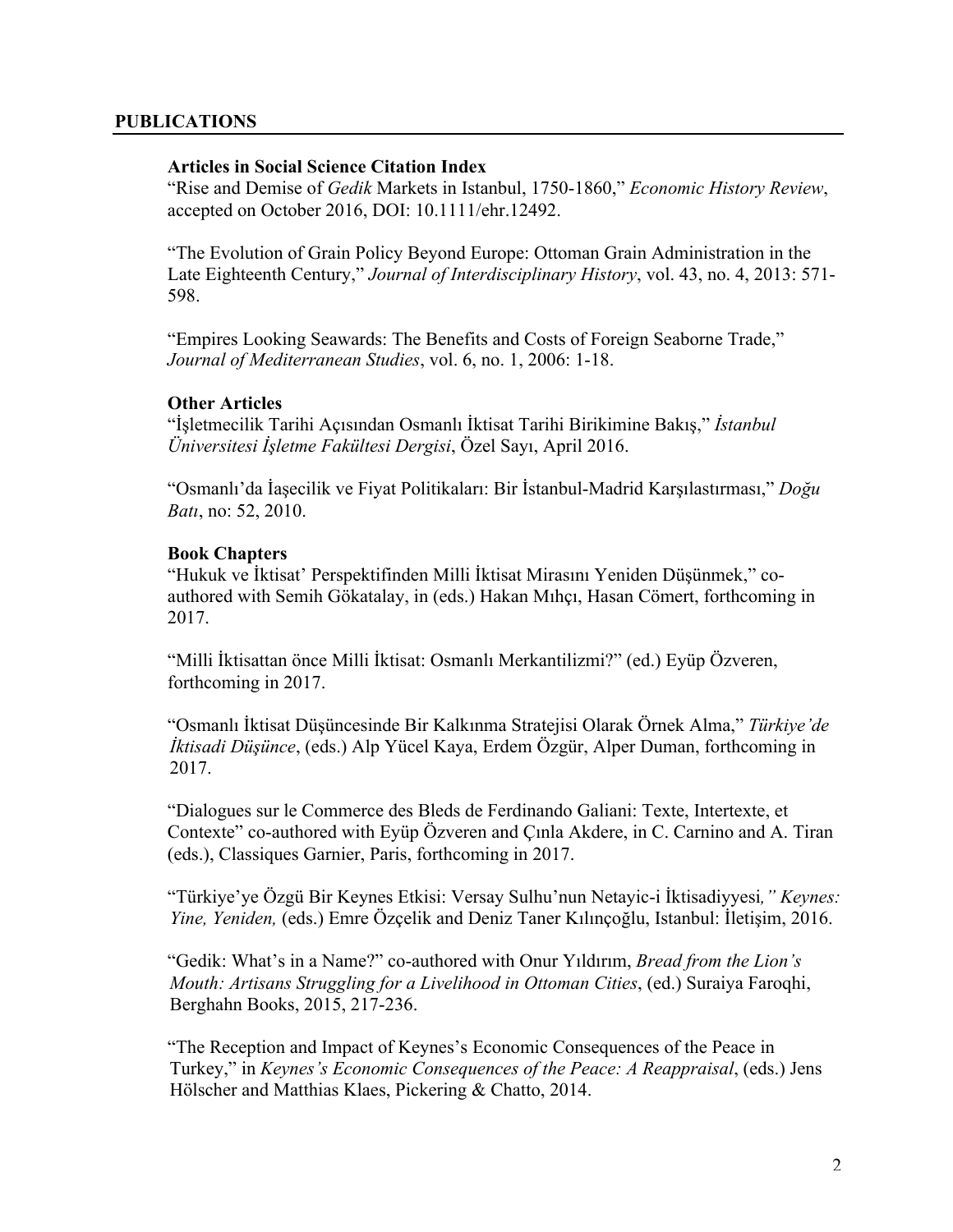"Una perspectiva comparada sobre la política de precios en los cereales: Estambul y Madrid, 1500-1700," *Economía Política Desde Estambul a Potosí: Ciudades Estado, Imperios y Mercados en el Mediterráneo y en el Atlántico Iberico,c. 1200-1800* (From Istanbul to Potosi: Institutions and Economic Growth in the Mediterranean and the Atlantic, 1500-1800), (eds.) Fernando Ramos Palencia and Bartolome Yun Caselilla, Valencia: Publicacions Universitat de València, 2012.

# **Book Reviews**

Review of *A History of Ottoman Economic Thought: Developments before the Nineteenth Century*, by Fatih Ermiş, *The European Journal of the History of Economic Thought*, 2014, (co-authored with Eyüp Özveren).

Review of *Braudel Revisited: The Mediterranean World, 1600-1800*, by Gabriel Piterberg, Teofilo Ruiz, and Geoffrey Symcox, for EH.Net (Economic History Association), February 2010.

Review of *Plague, Quarantines, and Geopolitics in the Ottoman Empire*, by Birsen Bulmuş, *The Journal of Economic History* 73, 2013: 895-896.

Review of *Kicking Away the Ladder, Development Strategy in Historical Perspective*, by Ha-Joon Chang, *METU Studies in Development*, Vol. 30, Number 1, 2003: Ankara.

### **ARTICLES IN SUBMISSION AND WORKING PAPERS**

"The Transplant Effect and the Adaptation of PLLC in the Turkish Company Law," joint paper with Cihan Artunc.

"From Empire to Nation-State: The Role of Ethnicity in Partnership Formation," joint paper with Cihan Artunc.

"Grain Redistribution in Principal-Agent Framework: Practice of 'Mubayaa' in Ottoman Macedonia, 1774-1838,"

"The Notion of Just Price in Ibn Taymiyya"

### **PROJECTS IN PROGRESS**

Shibusawa Foundation, Gapponshugi Project, Second Phase, "Capitalisms in Emerging Markets: Capitalism in Turkey," started in April 2015.

The Ministry of Economy and Competitiveness in Spain, Project No: 17860, "El Impacto de las sociedades con responsibilidad limitada en el Mediterraneo: Italia, Turquia y Espana (1445-2010)," (Limited Liability Companies in the Mediterranean: Italy, Turkey, and Spain (1445-2010)), joint project with Susana Martinez-Rodriguez, started in January 2014.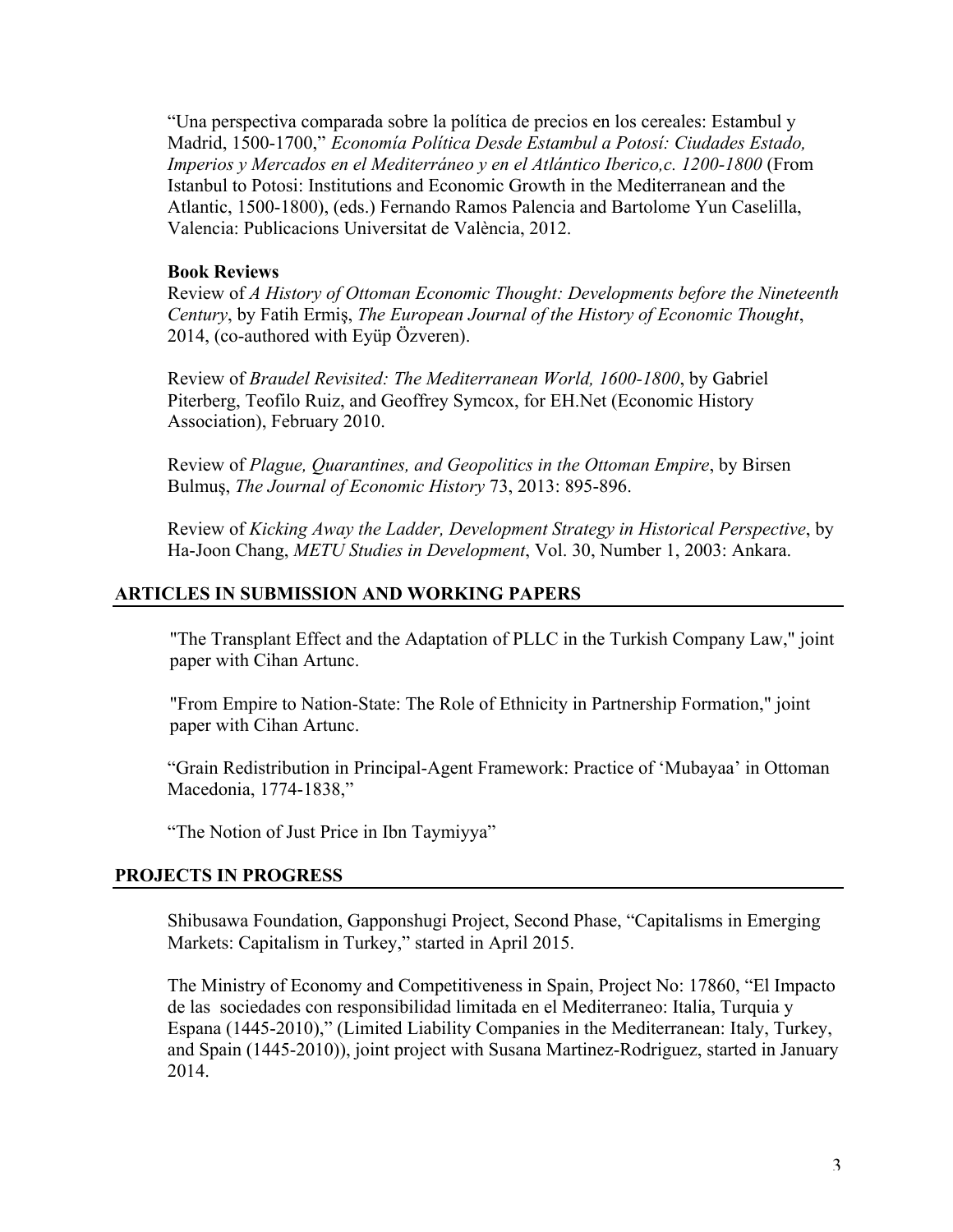"Evolution of Business Organizations in the European Periphery: Ottoman Empire and Turkish Republic, 1850-1950," a four-year project sponsored by European Commission, Marie Curie Program, started in March 2013.

"Historical Development and Institutional Innovations in Asset Markets, 1750-1920" METU, BAP Project, 2011-2013, in progress.

"Ottoman Commodity Chains in Institutional Perspective: Bread, Meat and Leather Supply in Istanbul, 1774-1808," joint project with Onur Yıldırım (METU) and Arif Bilgin (Sakarya University), sponsored by TUBITAK, in progress.

# **CONFERENCE PAPERS**

"Business Organization(s) in the Late Ottoman Empire and Early Turkish Republic," in Gappon Capitalism and Emerging Markets: Capitalism in Turkey, Business History Society of Japan, 21 May 2016.

"Corporate Law and Path Dependence in Late Ottoman Empire and Early Turkish Republic," XVIIth World Economic History Congress held in Kyoto, 3-7 August 2015.

"Osmanlı Anonim Şirketleri: 'Hukuk ve İktisat' Perspektifinden Milli İktisat Mirasını Yeniden Düşünmek"(Rethinking National Economy Heritage from the "Law and Economics" Perspective), joint paper with Semih Gökatalay (METU) *Türkiye Ekonomisi ve Kalkınma İktisadı Çalıştayı: Fikret Şenses'e Armağan*, 2-4 April 2015.

"Dialogues sur le Commerce des Bleds de Ferdinando Galiani: Texte, Intertexte, et Contexte" in International Conference on "Économie Et Politique Chez Ferdinando Galiani",l'université Lumière in Lyon, France, 29-30 January 2015.

"Modern İşletme Formlarının 'Modern' olmayan Kökenleri: Osmanlı İmparatorluğu'nda İşletmelerin Evrimi, 1750-1850," presented in the Turkish Economic Association (TEA) Conference in Antalya, 18-20 October 2014.

"Asset Ownership in Ottoman Urban Businesses in Istanbul, 1750-1850," presented in the 4th Asian Historical Economics Conference, 19-20 September 2014.

"From Guilds to Corporations in the Ottoman Empire: Innovations in the Legal Form of Organization, 1750-1900," presented in the  $18<sup>th</sup>$  Annual Congress of the European Business History Association (EBHA), Utrecht, 21-23 August 2014.

"Political Economy of Entrepreneurship in the Ottoman Empire during the Second Constitutional Period (1908-1918): An Analysis of Business Networks," joint paper with Semih Gökatalay (METU), presented in the World Congress for Middle Eastern Studies (WOCMES), Ankara, 18-22 August 2014.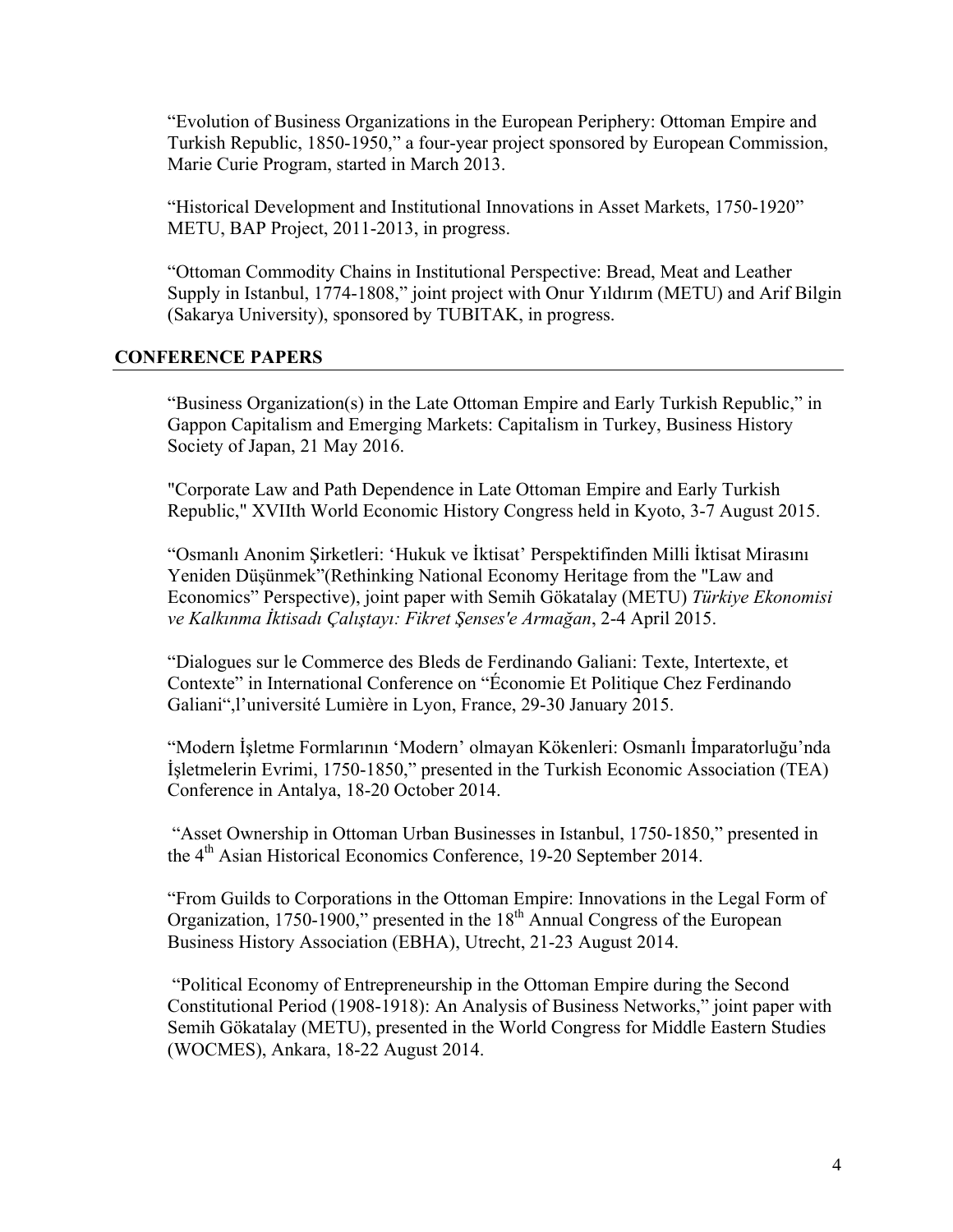"Geç Osmanlı ve Erken Cumhuriyet Döneminde Bir Kalkınma Stratejisi olarak Örnek Alma (*Emulation*)," presented in the  $7<sup>th</sup>$  workshop of Economic Thought Initiative, *İzmir*, 8-9 May 2014.

"The Political Economy of Redistribution in the Late Ottoman Empire: A Principal-Agent Approach," presented in the Balkan Futures Workshop II, The State in the Balkans: Public Service Institutions, their Role and Development, Athens, 5-7 March 2014.

"Indigenous Precedents of the 'National Economy' Thesis in the Ottoman Empire," presented in the 13<sup>th</sup> International Congress of Ottoman Social and Economic History, 1-5 October, 2013, Alcala de Henares (Spain).

"Institutions, Development and Ottoman Economic History," presented in the  $16<sup>th</sup>$ Summer School on the History of Economic Thought, Economic Philosophy and Economic History, METU, 2-8 September 2013.

"Türkiye'de Keynes" (Keynes in Turkey), joint paper with Eyüp Özveren (METU), presented in the  $6<sup>th</sup>$  workshop of Economic Thought Initiative, METU NCC, 7-8 May 2013.

"Osmanlı Lonca Sistemini Yeniden-Düşünmek," joint paper with Onur Yıldırım, in 17. Yüzyılda Osmanlı İmparatorluğunda Kriz ve Dönüşüm Çalıştayı, 7-9 Şubat, 2013, ODTÜ, Ankara.

"Political Economy of Redistribution in the Ottoman Empire: A Principal-Agent Framework," presented in the Transitions to Modernity Colloquium, 12 November 2012.

"Asset Ownership in Ottoman Urban Businesses, 1750-1850," presented in the New Perspectives in Ottoman Economic History at Yale University, 9-10 November 2012.

"The Reception and Impact of Keynes's The Economic Consequences of the Peace in Turkey," joint paper with Eyüp Özveren (METU), presented in the  $16<sup>th</sup>$  SCEME Seminar in Economic Methodology, Brighton Business School on 12-13 September 2012.

"From exclusive membership to transferrable partnership: A Study on the Organizational Change in Ottoman Guilds,  $1750-1850$ ," presented in the  $9<sup>th</sup>$  European Social Science History conference at Glasgow University (ESSHC), Scotland on 11 - 14 April 2012.

"*Gedik* as transferrable partnership in asset ownership: legal and organizational change in Ottoman Guilds, 1789-1838," presented in the 3rd meeting of the Association for Analytic Learning on Islam and Muslim Societies (AALIMS), Stanford University on 6-7 April 2012.

"Bread and Empire: Grain Provisioning of Istanbul in a Time of Change" joint paper with Onur Yıldırım, presented at the presented at the 3rd World Congress for Middle Eastern Studies (WOCMES-3) in Barcelona, Jordan on 19-24 July 2010.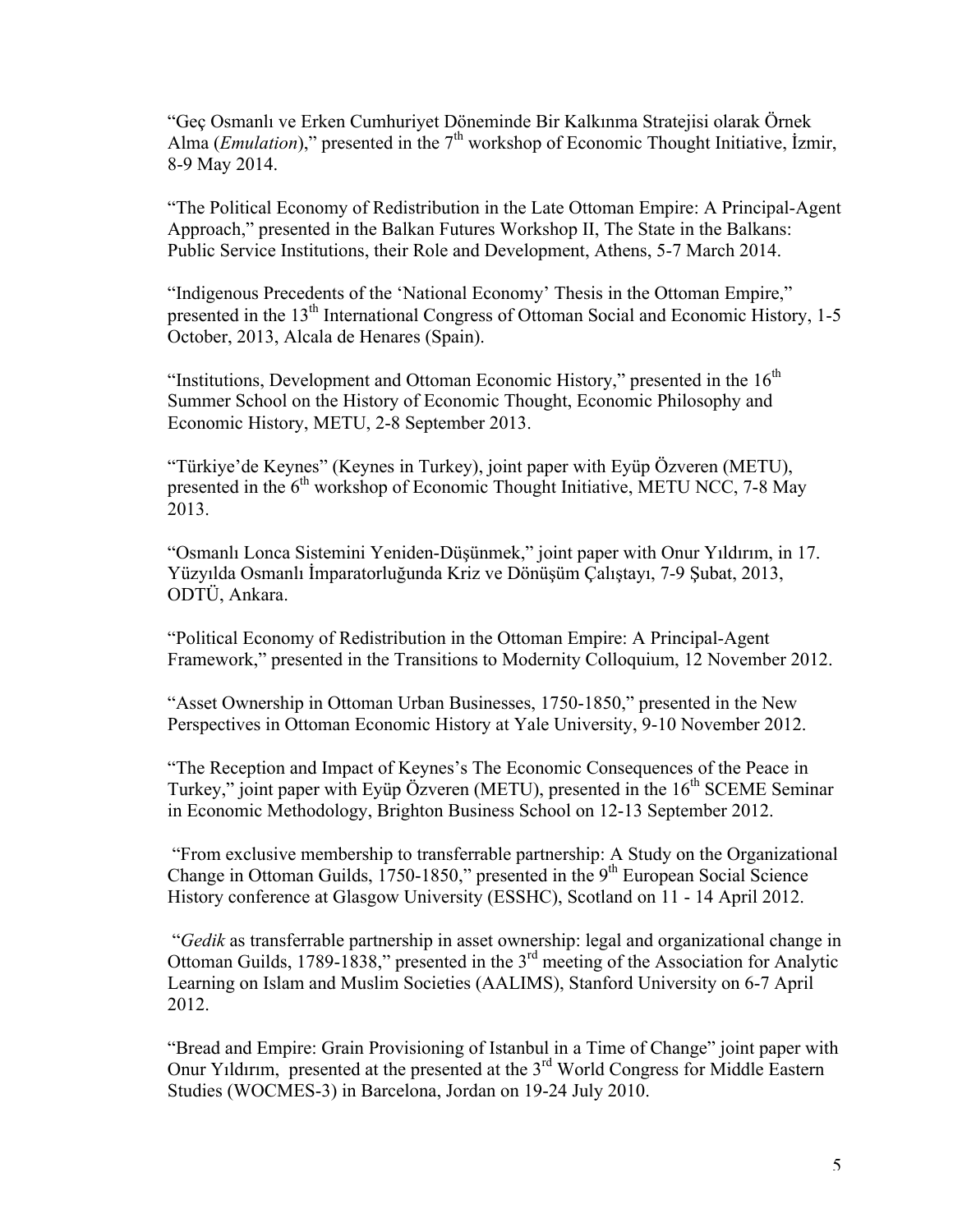"Behiç Efendi and His Treatise: An Ottoman Mercantilist in the Early Nineteenth Century?" presented at the XIVth Annual Conference of the European Society for the History of Economic Thought (ESHET) in Amsterdam, 25-27 March 2010.

"Ideal and Actual in Provisioning Institutions: Ottoman and Castilian Cases in the  $16<sup>th</sup>$ and  $17<sup>th</sup>$  Centuries," presented at the IXth Conference of Spanish Association of Economic History (Asociación Española de Historia Económica - AEHE) in Murcia, Spain, 9-12 September, 2008.

"The Wealth of Empires: A Comparative Study of Economic Thought in the Eighteenth Century Ottoman and Spanish Empires," presented at the Vth Conference of the Iberian Association of the History of Economic Thought in Madrid, Spain, 12-15 December, 2007.

"The Limits of the Possible in the Mediterranean: Grain Provisioning in Spanish and Ottoman Empires at the End of the Eighteenth Century" presented at the Xth Annual Mediterranean Studies Association (MSA) Conference in Evora, Portugal, May 30-June 2, 2007.

"A Comparison of Just Price Discussions in an Age of Transformation: Ottoman, Spanish and British Cases," joint paper with Fatih Ermiş (Erfurt University), presented at the XIth Annual Conference of the European Society for the History of Economic Thought (ESHET) in Strasbourg, 7-10 July 2007.

"Re-considering Development Economics in the Age of Global Governance: An Institutionalist World-Systems Analysis," joint paper with Emre Özçelik (METU NCC), presented at the European Association for Evolutionary Political Economy (EAEPE) Conference, Istanbul, Turkey, November 2-4, 2006.

"How does a state (and its people) become rich?: Economic Thought in the Eighteenth Century Ottoman and Spanish Empires," presented at the Young Scholars Seminar in the Xth Annual Conference of the European Society for the History of Economic Thought (ESHET) in Porto on 28-30 April 2006.

"Empires Looking Seawards: The Benefits and Costs of Foreign Seaborne Trade," presented at the 2<sup>nd</sup> Mediterranean Maritime History Network (MMNH) Conference in Messina-Taormina on 4-7 May 2006.

"A Comparative Approach: War vs. Peace in the Ottoman and Spanish Empires," presented at the 2<sup>nd</sup> World Congress for Middle Eastern Studies (WOCMES-2) in Amman, Jordan on 11-16 June 2006.

"Mentalities of Decline in the Spanish and Ottoman Empires" presented at the VIIIth Annual Mediterranean Studies Association (MSA) Conference in Messina, Italy May 25- 28, 2005.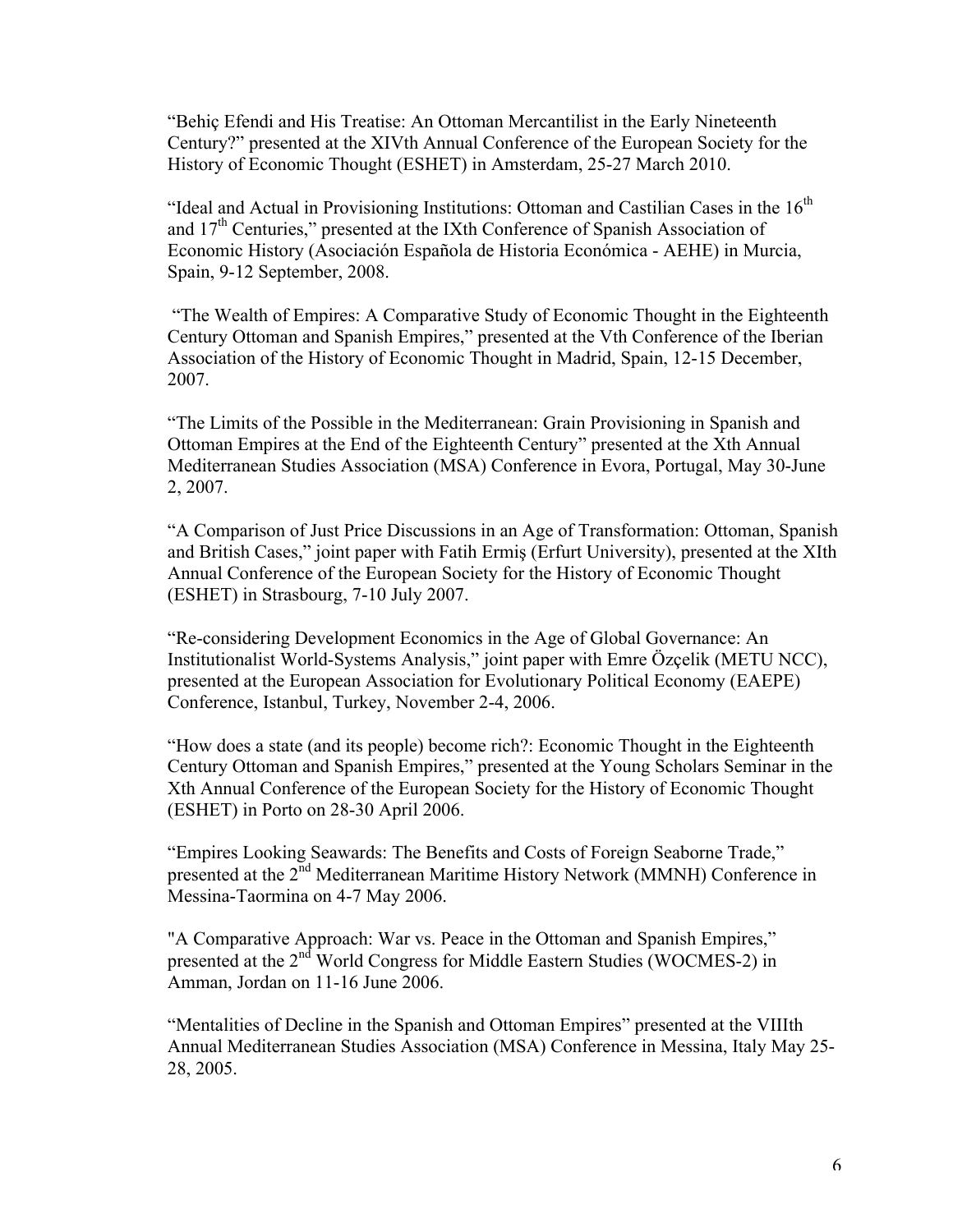# **ACADEMIC PRESENTATIONS**

**Middle East Technical University-NCC,** "Business Organization and Commercial Activity in Turkey, 1923-1950: Alternative Sources and Preliminary Findings," held on November 30, 2016 in Güzelyurt.

**University of Murcia**, "Firm Organization in the Ottoman Empire and Turkish Republic, 1850-1950," at *Seminario de Expertos en Historia, Legislacion y Organizacion Societaria* (Workshop on History, Law and Business Organizations) held on January, 28- 29, 2015 in Murcia.

**İzmir Ekonomi Üniversitesi,** "Evolution of Property Rights in Istanbul, 1750-1850," held on January 8, 2015 at the Economics Department.

**Türkiye Ekonomic Kurumu**, "18. Yüzyıl Osmanlı Ekonomisinde Kurumsal Yenilikler" (Institutional Innovations in the Eighteenth-Century Ottoman Economy), held on September 18, 2014 in Ankara.

**Yalova University**, "Türkiye'de İktisat Tarihi Çalışmalarına İlişkin Birikim," held on June 2, 2014, at *İşletmecilik Tarihi Çalıştayı* (Business History Workshop).

**Vehbi Koç ve Ankara Araştımaları Merkezi**, "Tarihin Gizli, Tarihçiliğimizin Eksik Bahçesi: İşletme Tarihi" Paneli, February 27, 2014 in Ankara.

**Ankara University**, "Osmanlı İmparatorluğu'nda Menkul Kıymetler Piyasasında Yenilikler, 1789-1838," (Innovations in the Asset Markets in the Ottoman Empire, 1789- 1838) held on April 25, 2014 at the Economics Department.

**Yale University**, "Grain Redistribution in Principal-Agent Framework: Practice of '*Mubayaa*' in Ottoman Macedonia, 1774-1838," held on October 31, 2011 at 28 Hillhouse Avenue.

**Yale University,** Council on the Middle East Studies, "Merchants of Grain in the Ottoman Cities, 1750-1810," held on March 2, 2011 at ISPS, Room A001.

**Yale University,** Economic History Workshop, "Sacred Obligations, Precious Interests: Ottoman Grain Administration in Comparative Perspective," held on November 8, 2010 at 28 Hillhouse Avenue.

**Middle East Technical University**, Department of Economics, "Price Controls in Historical Perspective: Regulation in the Mediterranean Grain Trade in the Early Modern Period," held on November 2, 2009 at FEAS A Building.

**Koç University**, Research Center for Anatolian Civilizations, "Ottoman and Castilian Grain Policies in the Eighteenth Century," held on April 17, 2009 at RCAC Auditorium.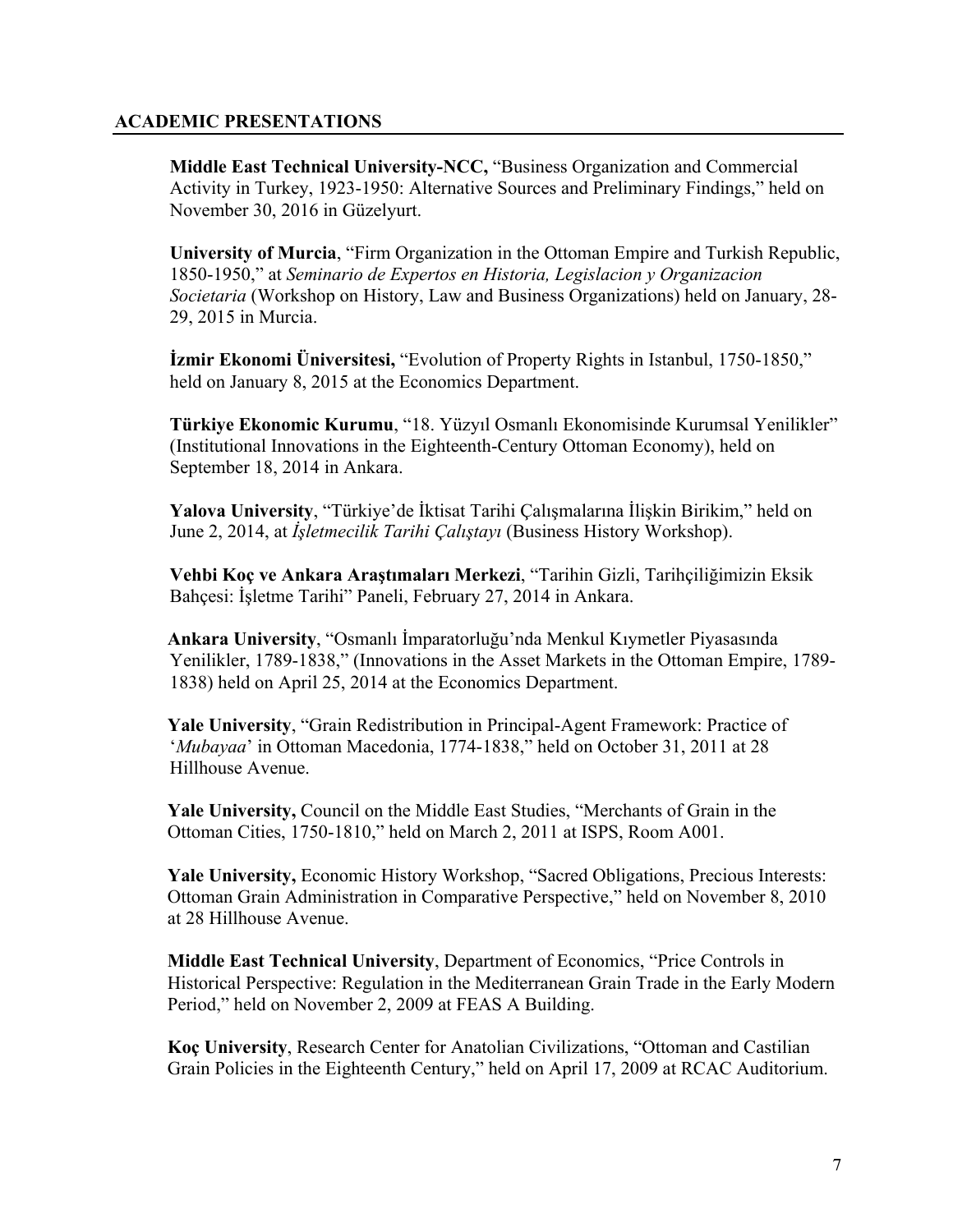**Salamanca University**, Department of Economics and Economic History, "From Mercantilism to Liberalism: Where do the Mediterranean Empires fit?" held on March 13, 2007 at Hall 234.

**Princeton University**, Department of Near Eastern Studies, Brown Bag Lunch Series 2005-2006, "Turkey and the EU: an Open Discussion" held on October 17, 2005 at Jones Hall.

**Princeton University**, Department of Near Eastern Studies, Sherry Hour Presentation, "From Mercantilism to Liberalism: Where do the Mediterranean Empires fit?" held on October 10, 2005 at Jones Hall.

# **WORKSHOPS**

"Business Organization and Commercial Expansion in Turkey between 1923 and 1950," presented in the Workshop on *The History of Business Organization and Law: Turkey in Comparative Perspective* held in Dokuz Eylül University, Faculty of Business, June 3<sup>rd</sup>, 2016.

"Institutions in the Mediterranean: Ottoman Empire and Castile," presented in the Workshop on *Institutions and Economic Growth in the Mediterranean, 1500-1800* at the **European University Institute** in Florence, April 18, 2008.

"Comparative and Trans-National Approaches to the History of Early Modern and Modern Europe: Theories, Methodology and Historical Case Studies," at the **European University Institute**, Florence, 5-10 September 2006.

# **ACADEMIC VISITS**

**Salamanca University, Department of Economics and Economic History**  January 1-June 15, 2007.

**European University Institute, Department of History and Civilization** 1-30 September 2006.

# **TEACHING EXPERIENCE**

**METU,** Assistant Professor Economics 101/102: Introductory Microeconomics / Introductory Macroeconomics Econ 107/108: History, Society, and Civilization I & II Econ 416: Economic Institutions in Historical Perspective Econ 462: Topics in Economic History

**Yale University,** Instructor Economics 472: Economic History of the Middle East, Fall 2011.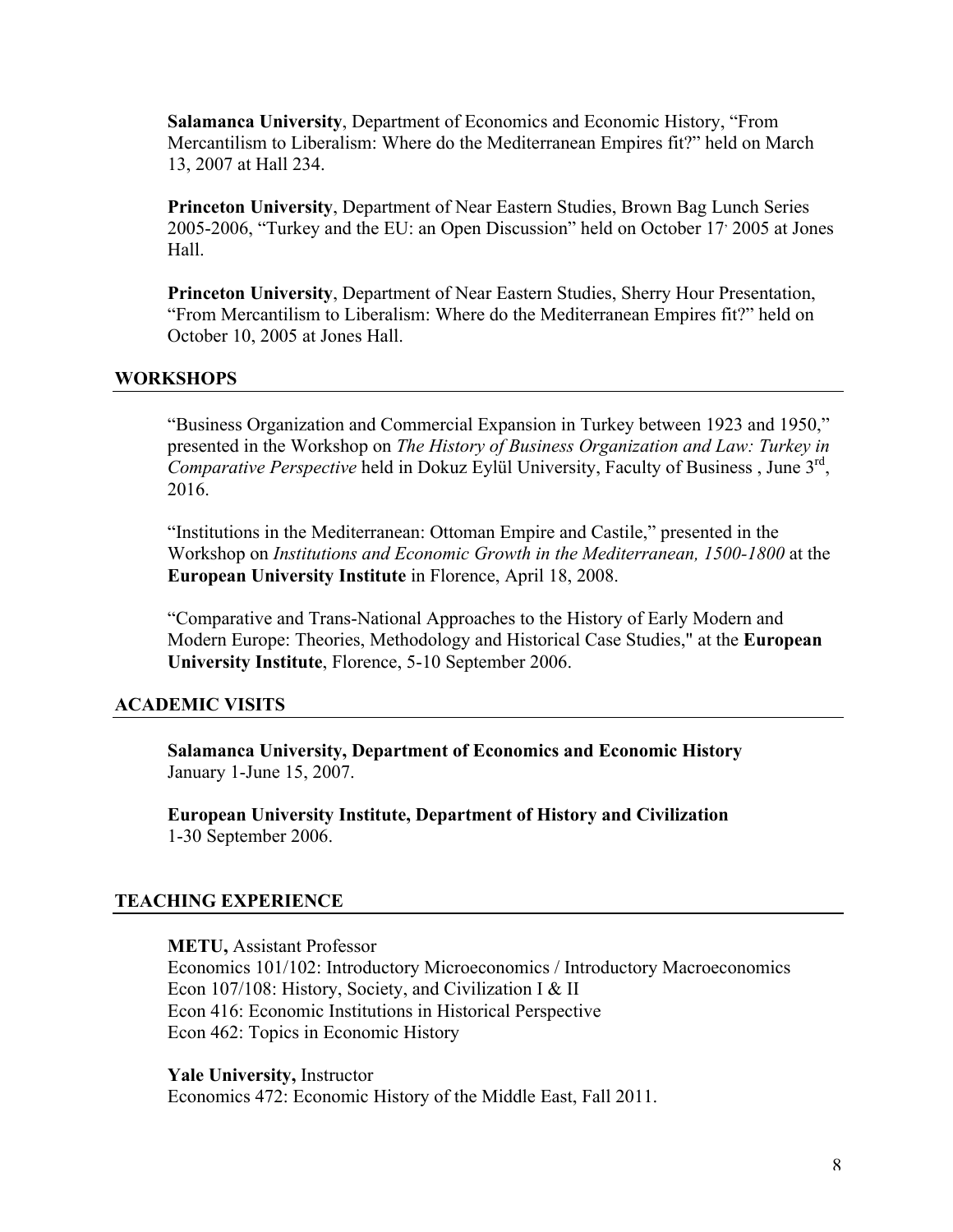### **METU, Northern Cyprus Campus,** Instructor

Economics 107: Economy, History and Civilization. Economics 101/102: Introductory Microeconomics / Introductory Macroeconomics. Economics 211/212: Economic History / History of Economic Thought. Economics 312: Public Finance, Spring 2009. Economics 465: Development Economics, Fall 2009.

### **Princeton University**, Teaching Assistant

Near Eastern Studies 201: Introduction to the Middle East, Fall 2005 and Fall 2007. Turkish 107: Intermediate Turkish II, Fall 2005.

**METU**, Teaching Assistant Economics 208: Social and Economic History II, Spring 2003. Economics 205 / 206: Statistics for Economists I & II, 2000-2001.

### **RESEARCH EXPERIENCE**

**Princeton University**, Research Assistant, Department of Near Eastern Studies, Professor Hasan Bülent Kahraman, 2005-2006.

**METU**, Research Assistant, Department of Economics, Professor Onur Yıldırım, 2002- 2003.

**METU**, Research Assistant, Department of Economics, Professor Erkan Erdil, 2001- 2002.

# **HONORS, FELLOWSHIPS AND GRANTS**

Marie Curie **Career Integration Grant** (CIG), 2013-2017.

Junior Fellowship at **Research Center for Anatolian Civilizations** (RCAC) **Koç University**, 2008- 2009.

*AGPA* Summer Travel Grant, **Princeton University**, 2007.

*Dean's Funding* for Travel Grant **Princeton University**, 2004, 2005, 2006.

*Princeton Institute for International and Regional Studies* (PIIRS) Graduate Fellow, **Princeton University**, 2005-2007.

*Young Scholar's Paper Prize*, Travel and Accommodation Grant, **European Society for the History of Economic Thought** (ESHET).